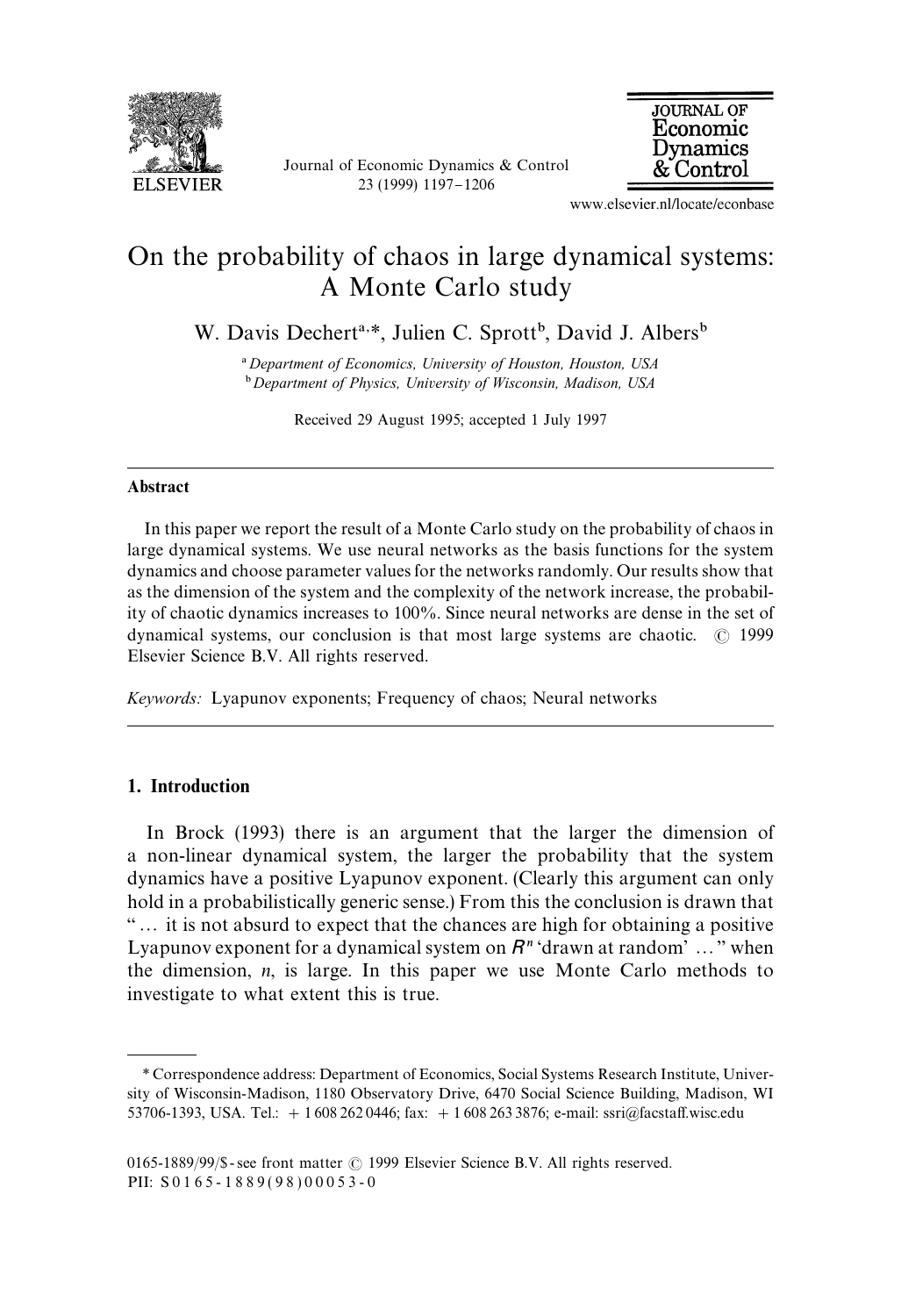We use neural networks to represent dynamical systems. Sprott (1993) used polynomial functions to represent dynamical systems and found that as the complexity<sup>1</sup> of the system increased, the fraction of the bounded systems that are chaotic increased for continuous systems (ordinary differential equations) and decreased for discrete systems (maps). An advantage of using neural networks is that the dynamical system is always bounded. Since we are not testing specific dynamical systems, it is important to choose a class of representative functions that are dense in the space of all dynamical systems. Neural networks (like polynomials) are indeed dense in the set of continuous functions on a bounded interval. These are the only properties of neural nets that we use, and any other class of representative functions with these properties could also be used for this type of analysis. One issue that we do not pursue in this paper is the question of the robustness of our findings with respect to the specification (i.e., polynomials, neural networks, etc.) of the set of test functions.

In this paper we report results on discrete time dynamical systems with time-delay coordinates. There is an argument by Takens (1981) that shows that these maps are generic in the space of dynamical systems. We will make this notion more precise in Section 3.

#### 2. Chaotic dynamics

In this paper we report the result of a Monte Carlo study of the likelihood that dynamical systems exhibit chaotic solutions.2 We carried out this investigation using single layer, feedforward neural networks. Since a neural network is parametrically defined, it is a simple matter to generate the parameters at random and to count the occurrences of chaos. There are three scaling variables that we used: the number of neurons in the single hidden layer, the dimensionality of the system, and the spread in the distribution of the randomly chosen weight parameters. Our findings are that as the dimension of the system increases, the probability of chaos approaches 1.

Hornik et al. (1989), Hornik et al. (1990) showed that any continuous function can be uniformly approximated (on compact sets) by a neural network. Thus, they can be used as proxies for the equations that describe the dynamics of a system. Since our results show that the more complex the system, the greater the probability of chaos, we surmise that the probability of chaotic dynamics increases as the complexity of the system increases.

<sup>&</sup>lt;sup>1</sup> By complexity of a dynamical system we are referring to the dimension of the system and the degree of the polynomial used to describe the dynamics of the system.

 $2$  For the purpose of this numerical study, we have chosen the definition of chaos to be that the largest Lyapunov exponent of the system is positive.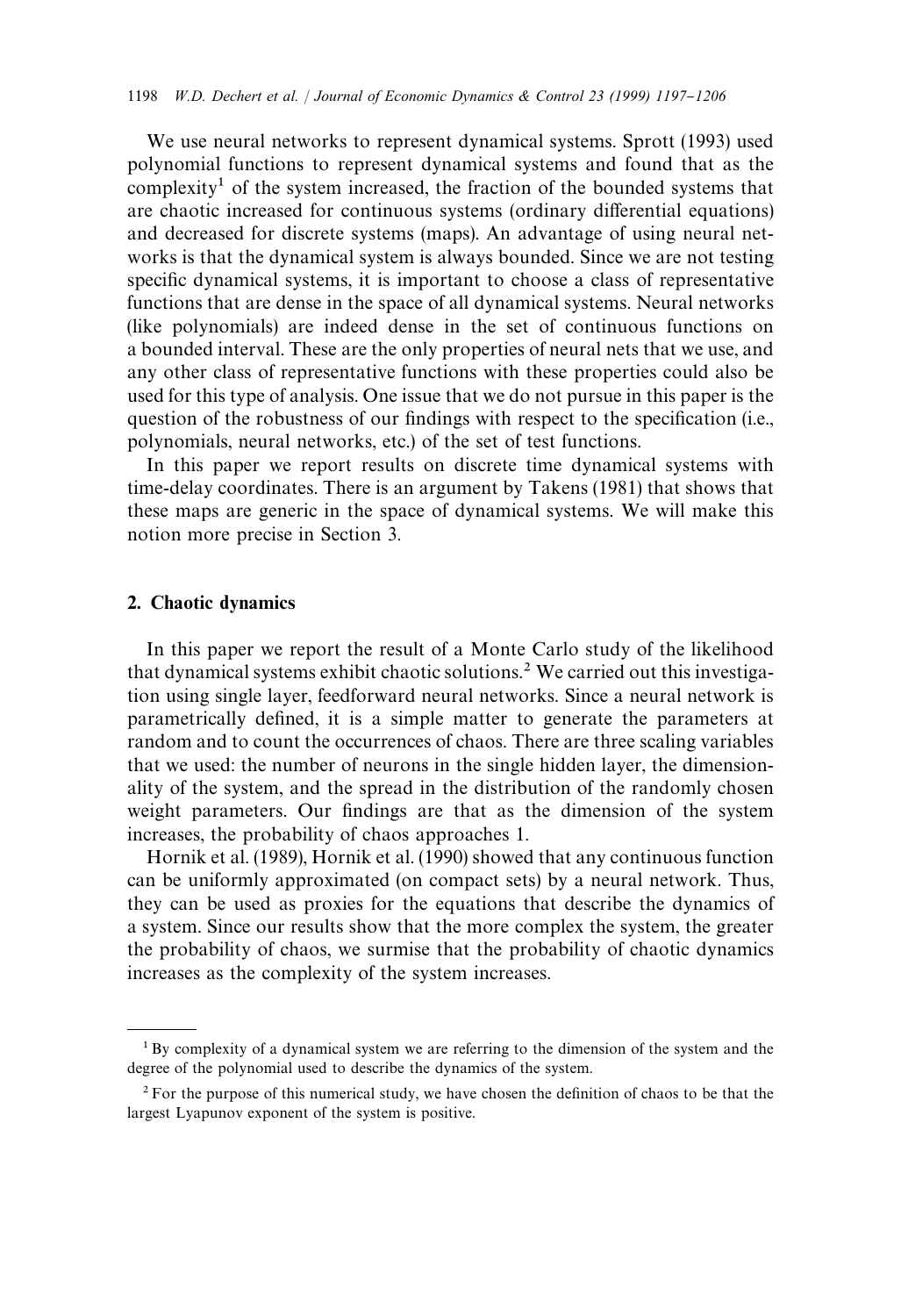#### 3. Feedforward networks

The single-layer feedforward networks that we use in this paper are

$$
f(y) = \sum_{i=1}^{n} \beta_i \phi \bigg( s w_{i0} + s \sum_{j=1}^{d} w_{ij} y_j \bigg), \tag{1}
$$

where *f* :  $R^d \rightarrow R$ . The parameters  $\beta_i$  and  $w_{ij}$  are real, and *s* is the scaling factor on the weights. The function  $\phi$  is called an *activation unit* or a *neuron*, *n* is the number of neurons and *d* is the dimension of the system. The function  $\phi$ , also called a *squashing function*, is typically taken to be the logistic function

$$
\phi(u) = \frac{1}{1 + e^{-u}}
$$

or the hyperbolic tangent function

$$
\tanh(u) = \frac{e^u - e^{-u}}{e^u + e^{-u}}.
$$

From a theoretical point of view, these two representations are equivalent since a simple relationship exists between them:

$$
\tanh(u) = 2\phi(2u) - 1.
$$

We will denote the class of neural networks (functions of the form in Eq. (1) as the  $\beta_i$  and  $w_{ij}$  range over all possible real values) with *n* neurons and dimension *d* by  $\Sigma_{n,d}$  and the collection of all neural networks by

$$
\Sigma = \bigcup_{n,d \,\geq\, 1} \Sigma_{n,d} \, .
$$

For our purposes we shall assume that there is enough smoothness present so that the system dynamics are representable by an element of  $C^2(M, M)$ , the set of twice continuously differentiable functions from a compact manifold, M, of dimension *m* into itself. These dynamical systems are of the form

$$
x_{t+1} = F(x_t), \tag{2}
$$

where  $F: M \to M$  and  $x_t \in M$ . One way to form a parametric class of functions that approximates these systems is to use a neural network for each of the component functions of the system.<sup>3</sup> For computational reasons we chose a different approach and used a single neural network to generate a 'time series' of scalar data. A single network,  $f \in \Sigma_{n,d}$ , defines a dynamical system on  $R^d$  by

$$
y_t = f(y_{t-d}, y_{t-d+1}, \dots, y_{t-1}),
$$
\n(3)

<sup>&</sup>lt;sup>3</sup>This was the approach of Doyon et al. (1993) and the references cited therein.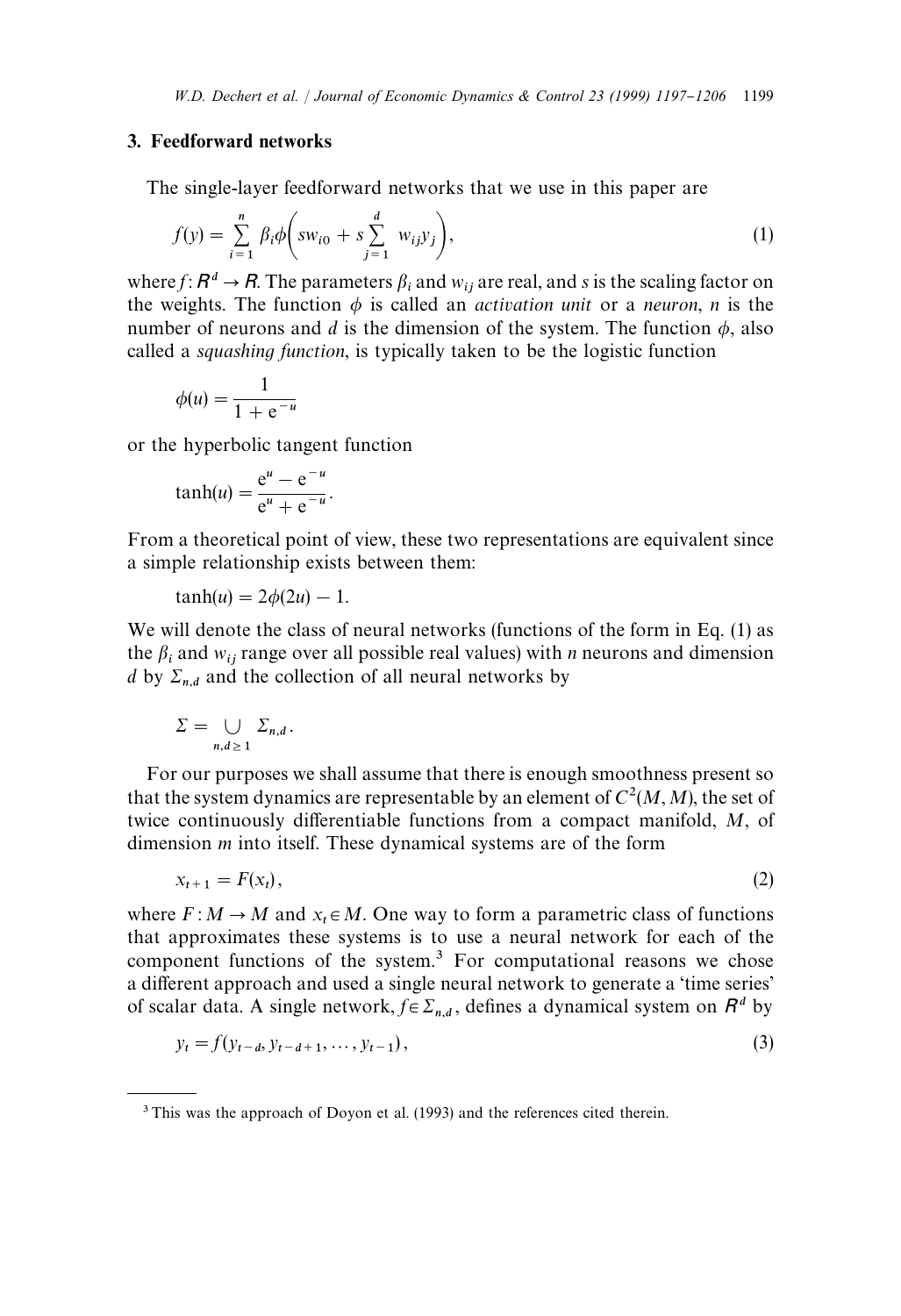where  $y_t \in R$ . There is a connection between the two types of representations of dynamical systems in Eqs. (2) and (3). Systems described by Eq. (3) are easily written in the form of Eq. (2) via the mapping of  $R<sup>d</sup>$  to itself:

$$
(y_1, y_2, ..., y_d) \rightarrow (y_2, y_3, ..., f(y_1, y_2, ..., y_d)).
$$

Thus they form a subset of the *d*-dimensional dynamical systems. How about those systems that are not of the form Eq. (3)? In Takens (1981) is shown that systems of the form (2) which are diffeomorphisms embed (generically) in  $R<sup>d</sup>$  for some  $d \leq 2m + 1$ . Thus, there is an open and dense set of dynamical systems, each element of which is topologically conjugate to a system of the form (3). These latter systems can be uniformly approximated (on compacta) by neural networks.

#### 4. Numerical results

In this section we present some of the numerical results from a Monte Carlo study on the probability of chaos in dynamical systems.<sup>4</sup> For the system dynamics we used Eq. (1) with the hyperbolic tangent function:

$$
y_t = \sum_{i=1}^n \beta_i \tanh\left(sw_{i0} + s\sum_{j=1}^d w_{ij}y_{t-j}\right),
$$

where the matrix of weights,  $w$ , and the vector of coefficients,  $\beta$ , were generated by a pseudo-random number generator.5 The elements of *w* are iid normal with mean zero and unit variance. There is a scaling parameter, *s*, which can also be interpreted as the standard deviation of the weights. The elements of  $\beta$  are

$$
\beta_i = \frac{u_i}{\sum_{j=1}^n u_j}
$$

where the  $\{u_i\}$  are iid uniform on [0, 1]. Note that the coefficients are scaled so that  $\sum_{i=1}^{n} \beta_i = 1$ . With this scaling,  $f: [-1, 1]^d \to [-1, 1]$ . This scaling is completely general. If without the scaling  $\sum_{i=1}^{n} \beta_i = r$ , then  $f: [-r, r]^d \to [-r, r]$ . By scaling the inputs *y* by  $1/r$ , the weights *w* by *r* and the vector  $\beta$  by  $1/r$ , the function now maps  $[-1, 1]^d$  to  $[-1, 1]$ , and the resulting scaled dynamics are identical, up to the scaling factor. The Lyapunov exponents of the scaled system are the same as those of the unscaled system.

<sup>4</sup>Each of the authors independently wrote a program to calculate the largest Lyapunov exponent for the neural network system. The programs and data are available at the World Wide Web site: http://sprott.physics.wisc.edu/neural/.

 $5$  The pseudo random numbers were generated by the algorithm of l'Écuyer (1988) as programmed in Press et al. (1992).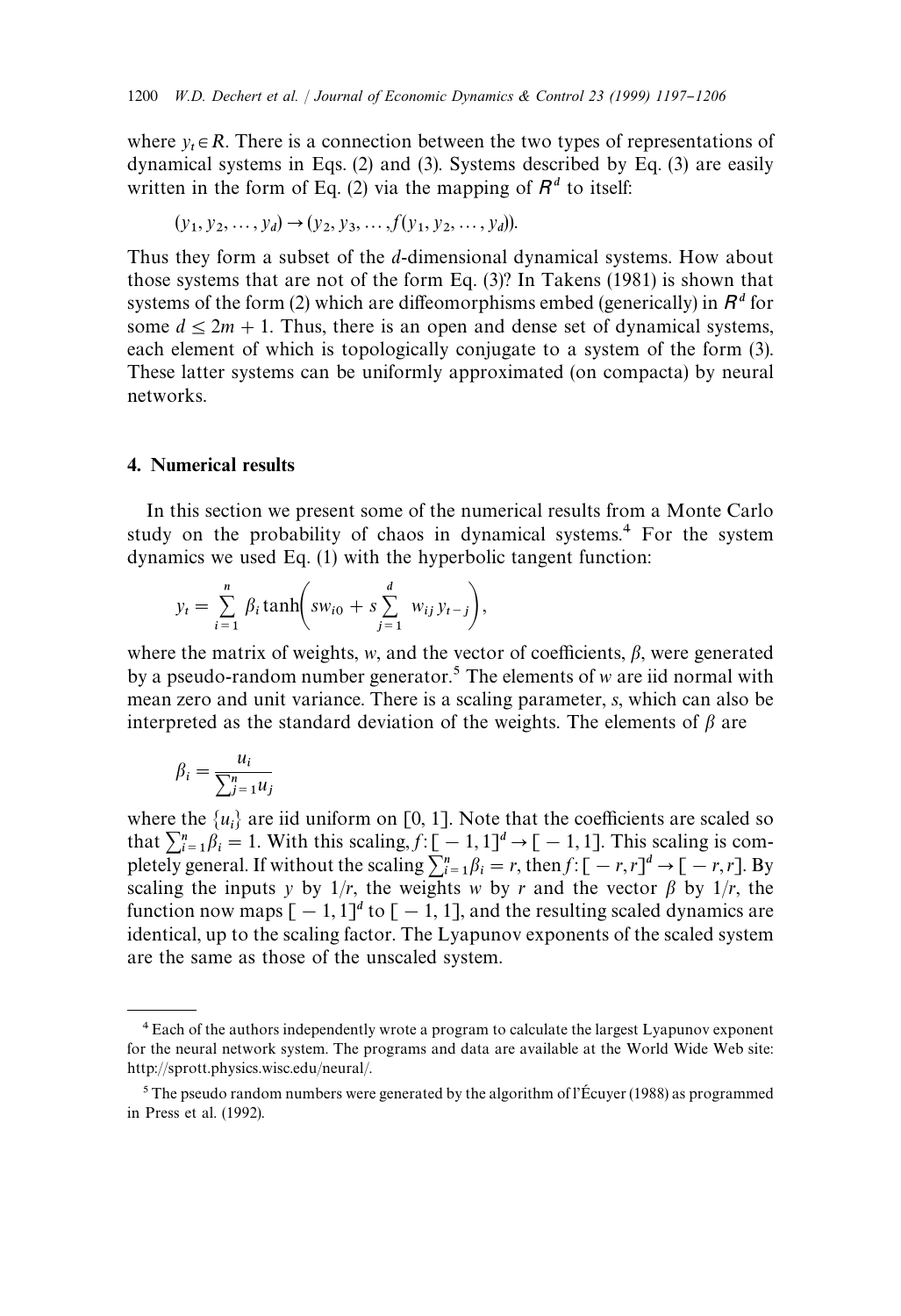The largest Lyapunov exponent was calculated numerically by randomly selecting an initial point  $(y_0, ..., y_{d-1})$  and a nearby point  $(v_0, ..., v_{d-1})$ . Define

$$
\Delta y_t = (y_t - v_t, \ldots, y_{t+d-1} - v_{t+d-1})
$$

and let  $|\Delta y_0| = \varepsilon$ . Both points were advanced by one time step and the scaling ratio of

$$
\frac{|dy_1|}{|dy_0|}
$$

was recorded. The vector  $\Delta y_1$  is then rescaled to length  $\varepsilon$ , and the new neighbor,



$$
(v_1, ..., v_d) = (y_1, ..., y_d) + \Delta y_1
$$

Fig. 1. Contour plot for  $n = 8$  with increasing *d* and *s* showing that the probability of chaos approaches unity as *d* becomes large.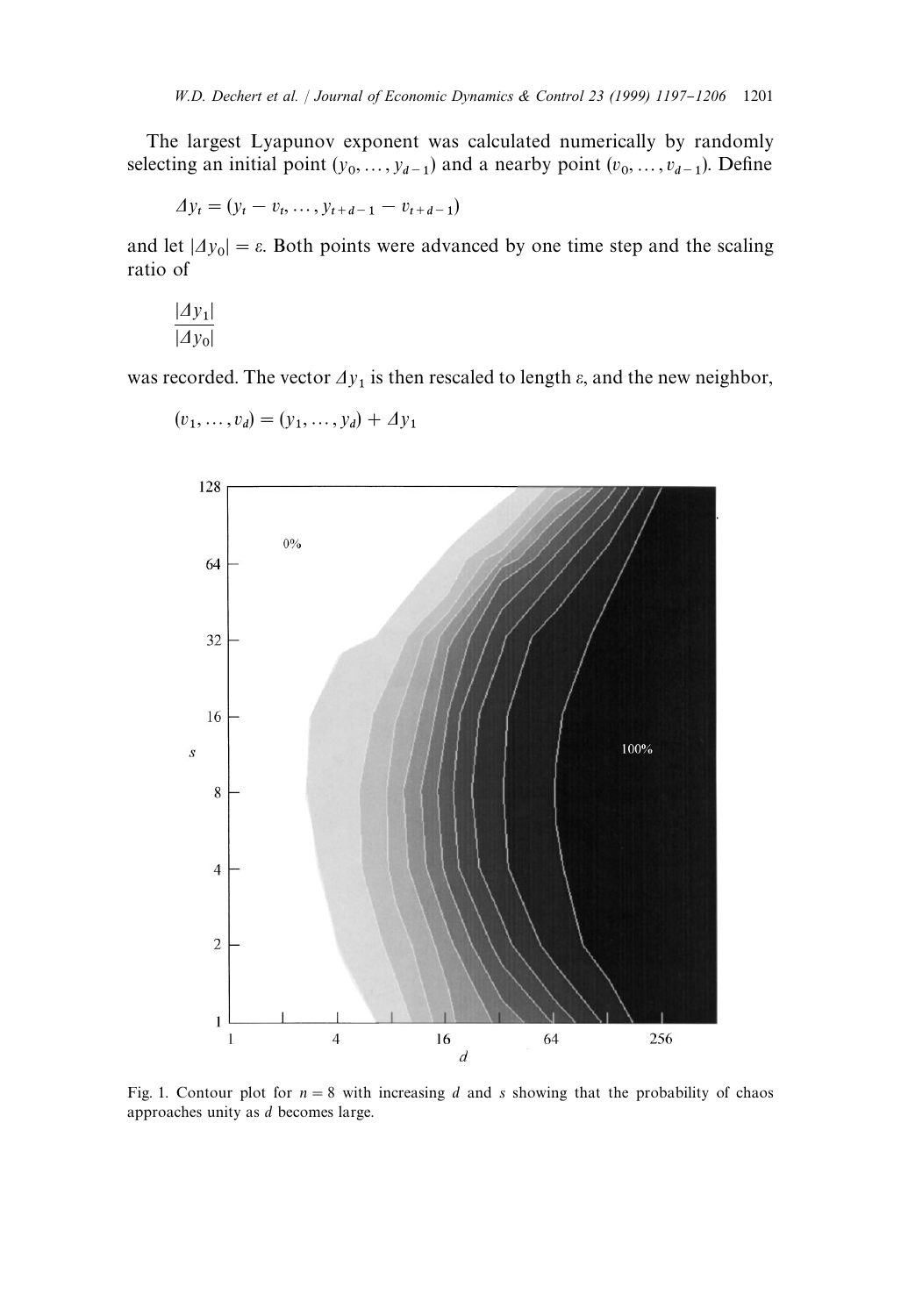was advanced one time period along with  $(y_1, \ldots, y_d)$ . This process is then was advanced one time period along with  $(y_1, \ldots, y_d)$ . This process is then repeated, and the largest Lyapunov exponent was estimated by the average of the logs of the scalings:

$$
\lambda = t^{-1} \sum_{s=0}^{t-1} \ln \left( \frac{|dy_{s+1}|}{|dy_s|} \right),
$$

where *t* is the number of iterations of the map.

Figs. 1 and 2 show the percentage of chaotic systems (positive Lyapunov exponent) for a collection of approximately 8 500 000 single-layer feedforward neural networks. In Fig. 1 the number of neurons is constant at  $n = 8$ , and in Fig. 2 the spread is constant at  $s = 8$ . Note that as the dimension increases, the probability of chaos increases to 1. Second, note the 'C' shape of the contour



Fig. 2. Contour plot for  $s = 8$  with increasing *n* and *d* showing that the probability of chaos approaches unity as *d* becomes large.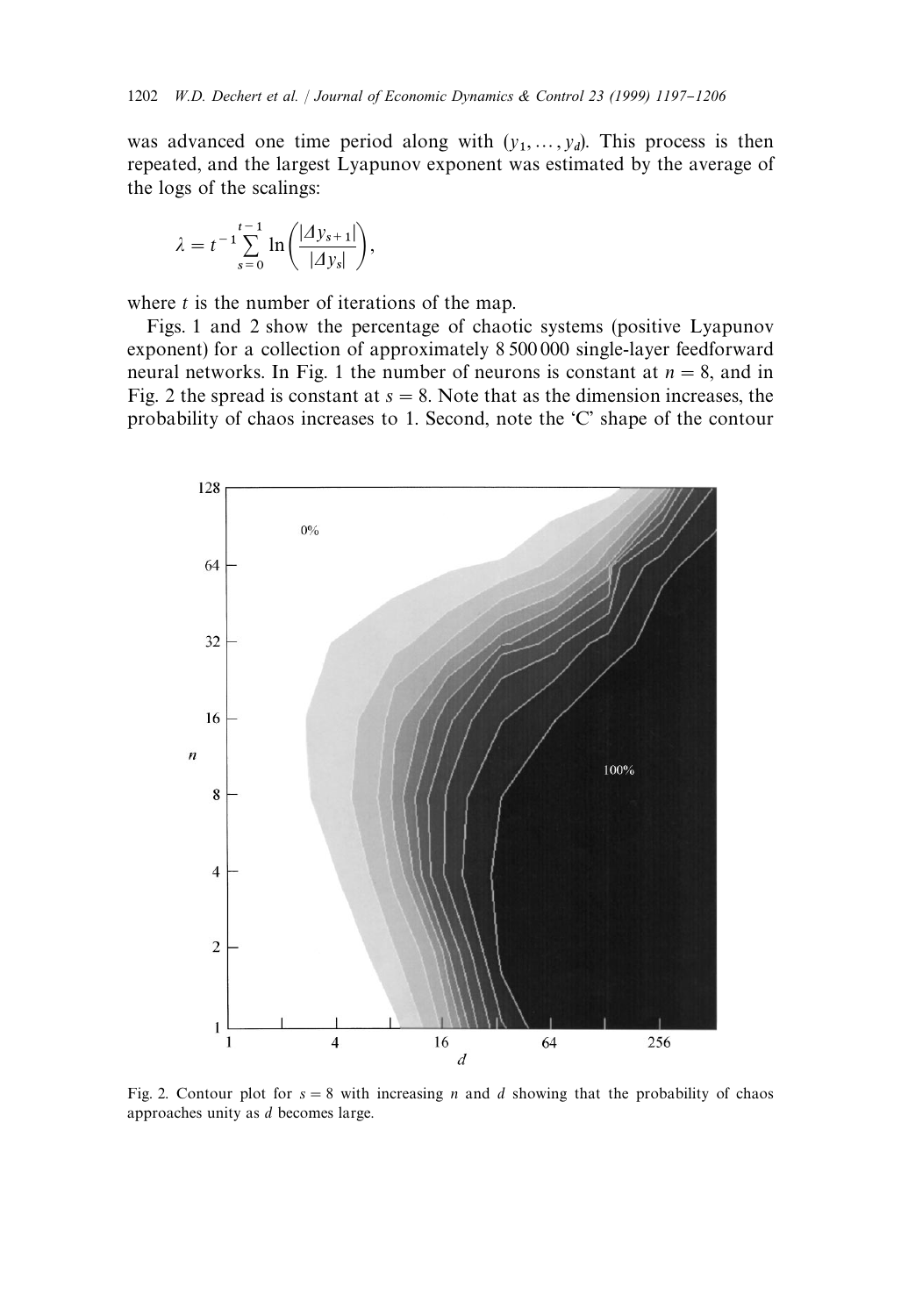lines. The shape in figure one can be explained in terms of the activation function,

$$
\tanh(u) = \frac{e^u - e^{-u}}{e^u + e^{-u}}
$$

$$
= \frac{e^{2u} - 1}{e^{2u} + 1}.
$$

When  $u \approx 0$  then tanh(*u*)  $\approx u$  and the function is nearly linear. When  $|u| \gg 1$  then  $|\tanh(u)| \approx 1$  and the function is nearly constant. For  $u = sw_{i0} + s\sum_{j=1}^{d} w_{ij}y_j$  the conditional expectation of *u* given  $y_1, \ldots, y_d$  is

$$
\mathsf{E}[u|y_1,\ldots,y_d]=0,
$$

and the conditional variance of *u* given  $y_1, \ldots, y_d$  is

$$
E[u^{2}|y_{1},...,y_{d}] = s^{2}\left(1+\sum_{j=1}^{d} y_{j}^{2}\right).
$$

For a given value of the dimension parameter, *d*, the tanh function will be nearly linear for small values of the spread, *s*, and will be constant at  $+1$  for large values of the spread. Linear systems cannot exhibit chaotic behavior, and when the activation functions are all  $+1$ , the number of states is finite and the output is periodic, which also cannot be chaotic.<sup>6</sup>

In Fig. 3a-d the distribution of the largest Lyapunov exponent is given for four combinations of number of neurons, *n*, and dimension, *d*, with the spread held constant at  $s = 8$ . Approximately 600 000 networks were used to construct these distributions. In Fig. 3c and  $d$  ( $d = 64$ ) it can be seen that the definition of chaos of  $\lambda > 0$  is not sensitive to the threshold value of  $\lambda = 0$ . The figures also show that as the dimension increases and as the number of neurons increases, the distribution function of the largest Lyapunov exponent shifts to the right, eventually ending up entirely, but barely, to the right of the origin.

A prominent feature, most evident at low dimension, is the sharp spike at  $\lambda = 0$ , corresponding to quasi periodic orbits. The area under this spike is relatively small, suggesting that such orbits are a small fraction of the total. The fraction is less than the 30-40% found by Sprott (1993) for polynomial maps, but similar to the  $5-10\%$  found for low-dimensional polynomial flows.

### 5. Conclusion

The fact that our artificial neural networks tend to be chaotic with a probability approaching unity as their complexity increases is interesting, but perhaps

<sup>6</sup> See Doyon et al. (1993) for a discussion of the route to chaos as the scaling parameter, *s*, increases.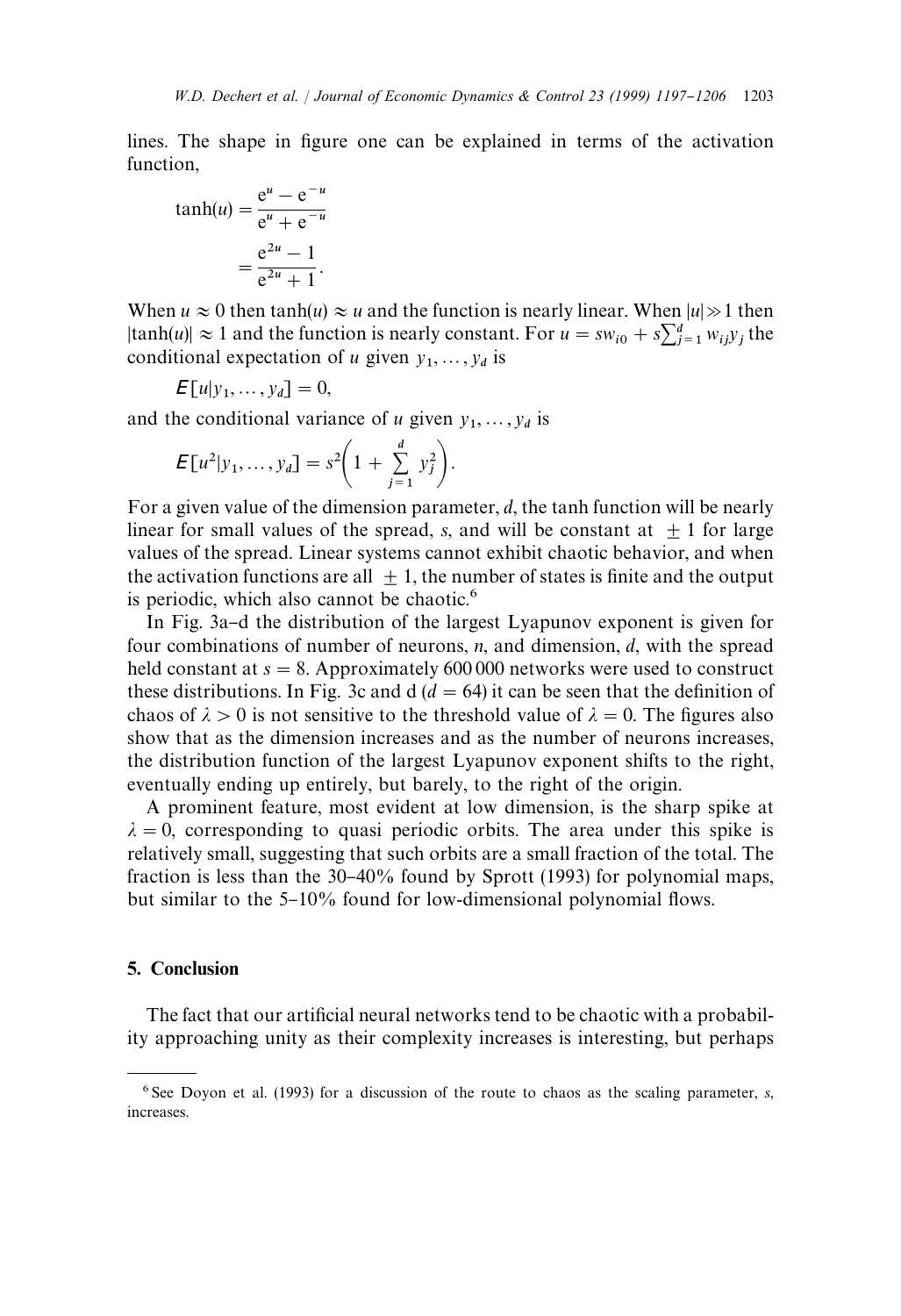

Fig. 3. Distributions of largest Lyapunov exponents for various *n* and *d* with  $s = 8$ .

not surprising. Less obvious is the observation that the largest Lyapunov exponent, though positive, approaches zero in the limit of increasing complexity. That is to say, our networks tend to be chaotic but only weakly so. They lie at the transition between ordered and chaotic behavior, sometimes called 'the edge of chaos'. It has been conjectured that complex emergent systems (biological and otherwise) evolve toward such a phase transition (Langton et al., 1992).

Our results can be interpreted to suggest that evolution is not essential, but that such behavior is inherent in the system itself as its complexity increases. Our networks automatically exhibit both unpredictability (sensitivity to initial conditions) and long-term memory (small Lyapunov exponents), which are characteristics of complex systems not only in economics but in many other fields. However, it may also be that as the dimension increases, the networks average over more past values of the variable, and thus the time scale for the dynamics is increased, resulting in smaller values of the Lyapunov exponent.<sup>7</sup> Each point in the time series is a weighted average of the previous *d* points. Thus the time scale

 $7$  For more detailed discussion of the effect of dimension see Albers et al. (1996).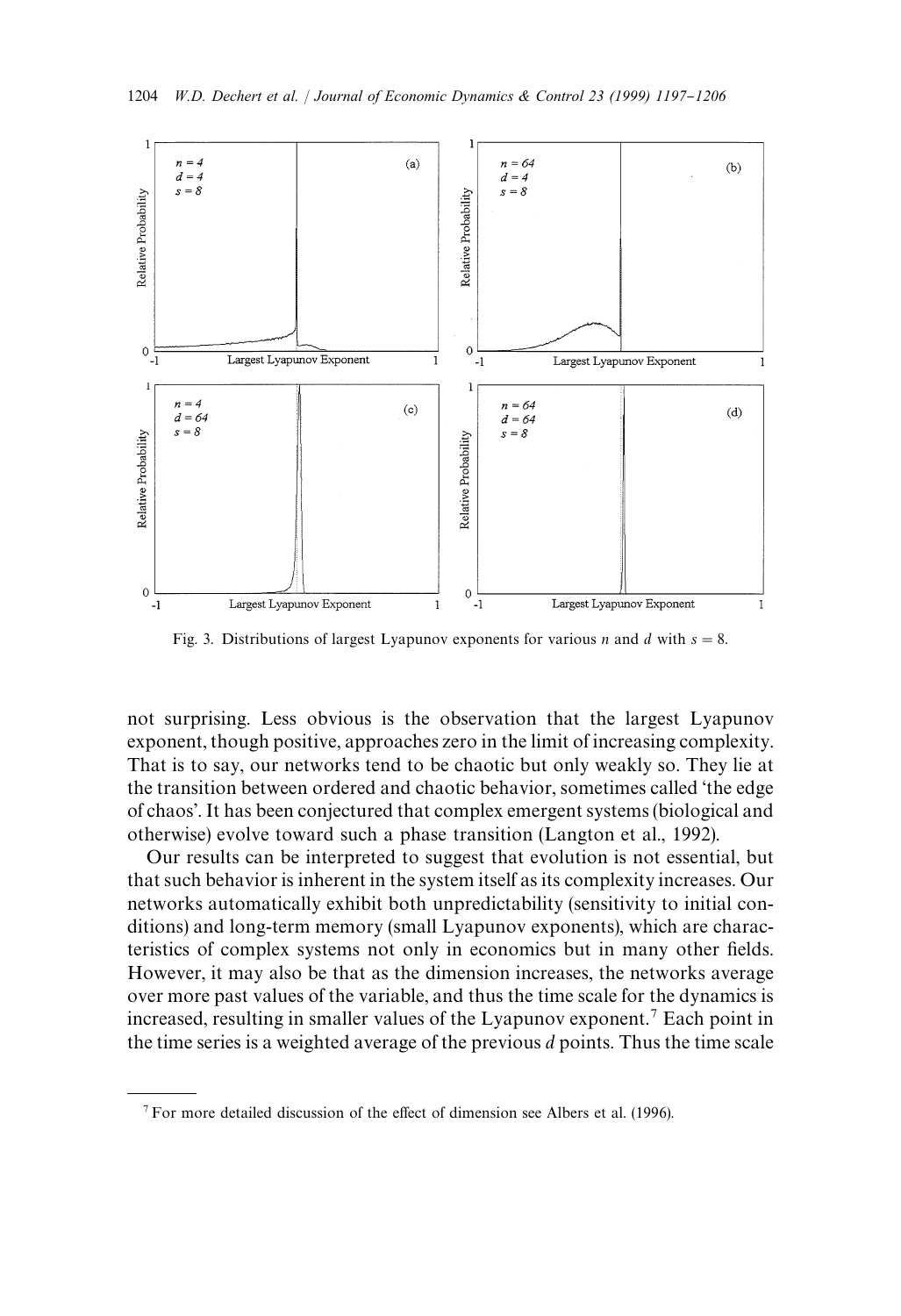for the dynamics ought to become longer as *d* increases. The change in various dynamical quantities per iteration, including the rate of separation of nearby orbits, should therefore decrease. This expectation was tested by calculating the sum of the Lyapunov exponents given by the time average of

$$
\ln\left|\frac{\partial f}{\partial y_1}\right|.
$$

Although this sum was strongly negative, implying rapid contraction of the phase-space volume, the average Lyapunov exponent, obtained by dividing the sum by *d*, approached zero with increasing *d* in about the same way as did the largest Lyapunov exponent.

In terms of economic dynamics, the work of Boldrin and Montrucchio (1986) in the infinite horizon growth model and Carrera and Moran (1993) in the overlapping generations model shows that any dynamical system is the equilibrium of some economy.8 Large economies characterized by non-linear dynamics are thus likely to have chaotic dynamics.

#### Acknowledgements

The authors would like to thank Derek Wright of the U.W. Madison computer science Condor group for help collecting data. Much of the data was run via the Condor High-Throughput Computing System; without this resource our data collection would be far more sparse. Part of this work was supported by the University of Wisconsin Hilldale Foundation.

## References

- Albers, D.J., Sprott, J.C., Dechert, W.D., 1996. Dynamical behavior of artificial neural networks with random weights. In: Dagli, C.H., Akay, M., Chen, C.L.P., Fernandez, B.R., Ghosh, J., Intelligent Engineering Systems Through Artificial Neural Networks, Artificial Neural Networks in Engineering, vol. 6, ASME Press, New York, pp. 17-22.
- Boldrin, M., Montrucchio, L., 1986. On the indeterminacy of capital accumulation paths. Journal of Economic Theory 40, 26-39.
- Brock, W.A., 1993. Pathways to randomness in the economy: emergent nonlinearity and chaos in economics and finance. Estudios Economicos 8, 3-55.
- Carrera, C., Morán, M., 1993. General dynamics in overlapping generations models. Instituto Complutense de Análisis Económico, Universidad Complutense, Madrid.
- Doyon, B., Cessac, B., Quoy, M., Samuelides, M., 1993. Control of the transition to chaos in neural networks with random connectivity. International Journal of Bifurcation and Chaos 3, 279-291.

<sup>8</sup>The known cases involve an unrealistically low discount factor. However, work by Sorger (1992) shows that the size of the discount factor can be considerably larger than the ones in the known examples.